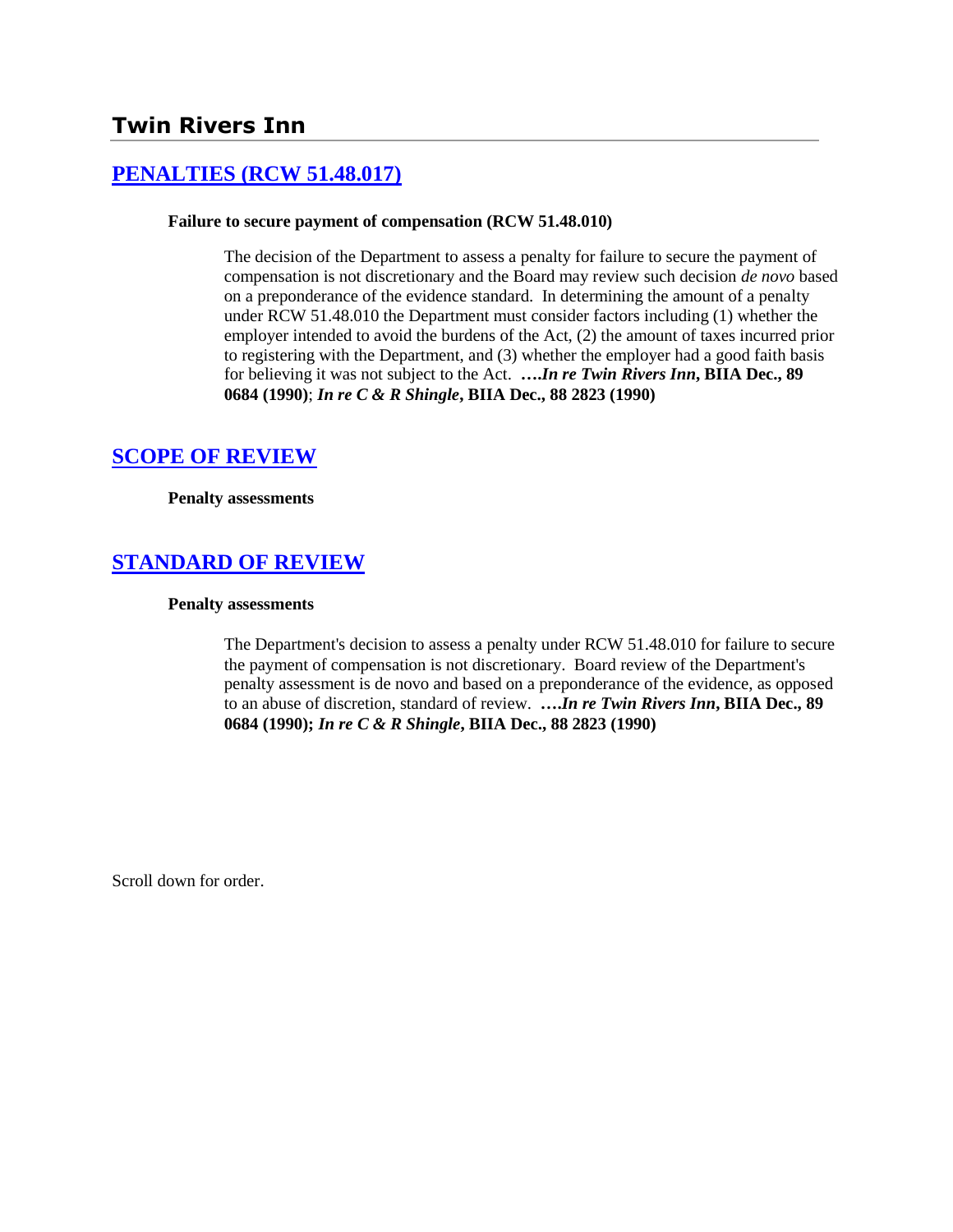#### **BEFORE THE BOARD OF INDUSTRIAL INSURANCE APPEALS STATE OF WASHINGTON**

**)**

**IN RE: TWIN RIVERS INN ) DOCKET NO. 89 0684**

**FIRM NO. 542,198-00-7 ) DECISION AND ORDER**

APPEARANCES:

Employer, Steven A. Bruyere, et ux dba Twin Rivers Inn, by Velikanje, Moore & Shore, Inc., P.S., per Richard R. Johnson

Department of Labor and Industries, by The Attorney General, per Gary McGuire, Paralegal and William R. Strange, Assistant

This is an appeal filed by Twin Rivers Inn on February 24, 1989 from an Order and Notice Reconsidering Notice and Order of Assessment issued by the Department on January 25, 1989 which affirmed Notice and Order of Assessment of Industrial Insurance Penalties No. 20060179 issued on December 13, 1988. The December 13, 1988 Notice and Order assessed a \$28,737.00 penalty against Twin Rivers Inn based upon RCW 51.48.010 for failure to secure payment of compensation before an injury to an employee. The penalty was assessed at 100% of the cost established for the injury. **REVERSED AND REMANDED**.

# **DECISION**

Pursuant to RCW 51.52.104 and RCW 51.52.106, this matter is before the Board for review and decision on a timely Petition for Review filed by the employer to a Proposed Decision and Order issued on March 1, 1990 in which the order of the Department dated January 25, 1989 was affirmed.

The Board has reviewed the evidentiary rulings in the record of proceedings and finds that no prejudicial error was committed and said rulings are hereby affirmed.

The issues raised by the employer's Petition for Review are whether the \$28,737.00 penalty was properly assessed pursuant to RCW 51.48.010, and, whether a waiver pursuant to RCW 51.48.100(1) should be considered by the Department. We have granted review because our Industrial Appeals Judge erred in requiring the employer to prove that the Department had abused its discretion with respect to the penalty assessment under RCW 51.48.010.

In C & R Shingle, Dckt. No. 88 2823 (April 10, 1990), we discussed the second sentence of RCW 51.48.010 providing that an employer "may be liable" for a penalty when the employer has failed to secure the payment of compensation. While the present appeal involves the first sentence of RCW 51.48.010, what we had to say in C & R Shingle applies equally here.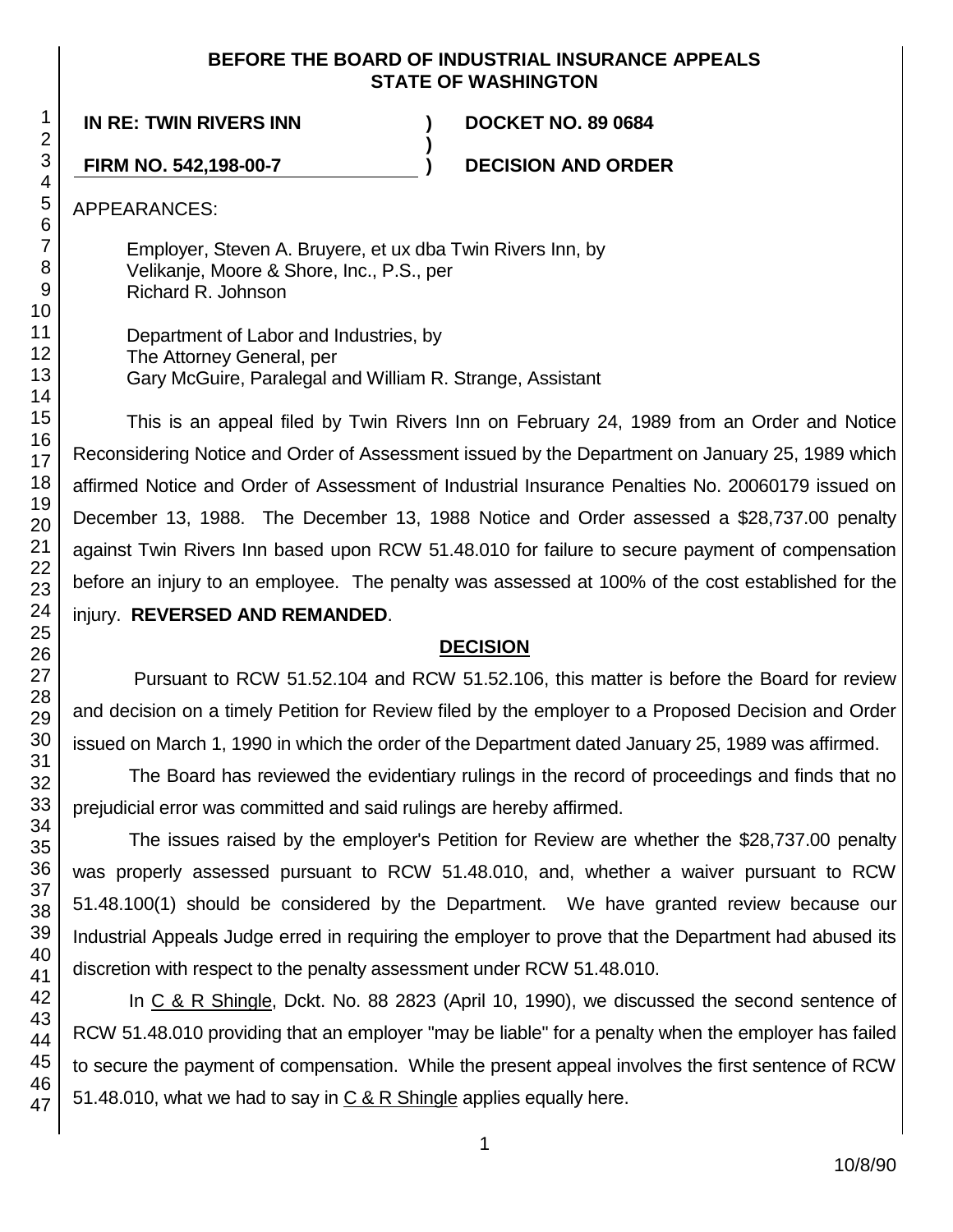[I]n instances under the Industrial Insurance Act where the legislature has intended to commit a decision to the discretion of the Department, it has explicitly so stated. In re Gary J. Manley, BIIA Dec., 66,115 (1986). Thus, with respect to certain statutory provisions, such as RCW 51.24.060(3) ("sole discretion"), RCW 51.32.095 ("sole discretion"), RCW 51.36.010 ("solely in his or her discretion"), RCW 51.48.100(2) ("at his or her discretion"), and RCW 51.32.250 ("in his or her discretion"), the legislature has clearly enunciated its intent that a particular decision be committed to the discretion of the Department, the Director, or the Director's designee. In such cases, our scope of review is limited to determining whether the exercise of such discretionary authority constitutes an abuse of discretion. In re Johnny R. Smotherman, BIIA Dec., 87 0646 (1989); In re Armando Flores, Dckt. Nos. 87 3913 and 88 0109 (July 6, 1989); In re Frank C. Madrid, BIIA Dec., 86,0224-A (1987).

Because of the limited scope of review and the additional burden imposed upon a party seeking relief in appeals from discretionary decisions, we are unwilling to conclude that a decision is discretionary absent specific statutory language to that effect. In re Susan K. Irmer, Dckt. No. 89 0492 (March 13, 1990). Although RCW 51.48.010 provides that an employer who fails to secure payment of compensation may by liable for a maximum penalty of \$500.00 or double the amount of premiums incurred, whichever is greater, we do not construe that language as indicating a legislative intent that the penalty decision be committed to the Department's discretion. In our view, the use of the word "may" in RCW 51.48.101 means no more than that the penalty is not mandatory. We therefore hold that in an appeal from a penalty assessed by the Department pursuant to RCW 51.48.010, the employer is entitled to a de novo review of the penalty assessment. The standard of review in such a case is based on the preponderance of the evidence, and not whether the Department has abused its discretion.

C & R Shingle, at 2-3.

Turning to the facts of this case, there is no dispute that Craig Thiele filed a claim with the Department as a result of an industrial injury he sustained on April 3, 1988 during the course of his employment with Twin Rivers Inn. Additionally, the Department presented undisputed testimony showing that Mr. Thiele's claim costs were not fixed as of the date of hearing and had reached an amount totaling \$22,278.05. Pursuant to the penalty calculation rule, WAC 296-17-470, the Department estimated the cost of Mr. Thiele's injury to be \$28,737.00 and assessed that amount as a penalty.

The evidence reflects some confusion concerning the date upon which the Department established industrial insurance coverage for Twin Rivers Inn. However, for the purposes

47

1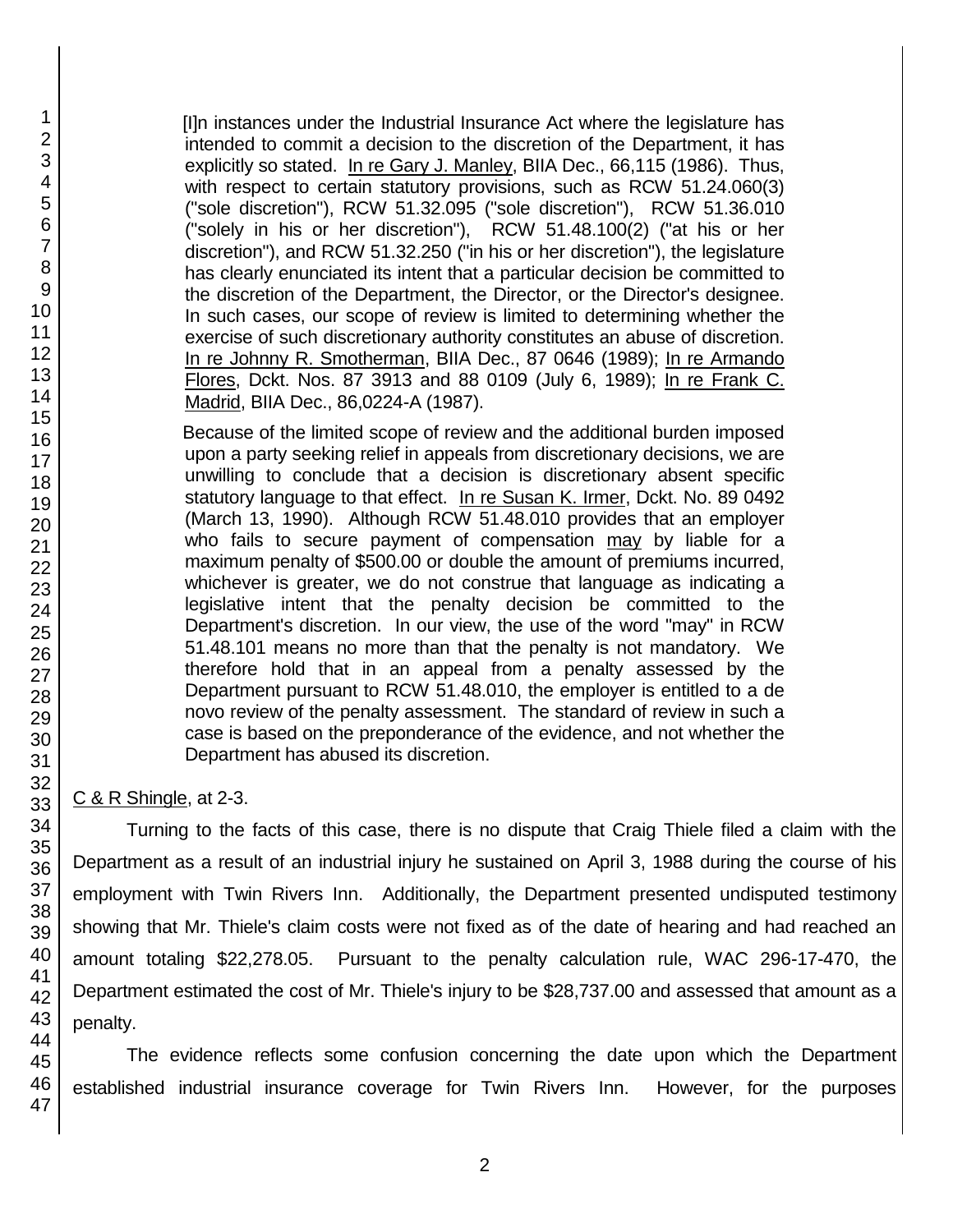contemplated by RCW 51.48.010, it is reasonable to infer that the employer did not secure the payment of compensation until at least April 25, 1988, when it filed a Master Business Application with the state.

It is clear, therefore, that the employer has violated RCW 51.48.010, which provides as follows:

Every employer shall be liable for the penalties described in this title and may also be liable if any injury or occupational disease has been sustained by a worker prior to the time he or she has secured the payment of such compensation to a penalty in a sum not less than fifty percent nor more than one hundred percent of the cost of such injury or occupational disease.

Thus, pursuant to RCW 51.48.010, the employer "may . . . be liable" for a penalty of not more than \$28,737.00 and not less than \$14,368.50. In addition, the director may waive the penalty in whole or in part pursuant to RCW 51.48.100(1).

In determining the appropriate amount of the penalty, the factors set forth in  $C & R$  Shingle apply equally here:

- 1. Whether the employer intended to avoid the burdens of the Industrial Insurance Act;
- 2. The amount of taxes incurred prior to the employer's registering with the Department;
- 3. Whether the employer had a good faith basis for believing it was not subject to the provisions of the Industrial Insurance Act.

C & R Shingle, at 3. The Department may, of course, wish to consider other criteria as well.

There is nothing in the record which would suggest that the Department considered these or other factors in deciding the appropriate penalty amount. From the tenor of Exhibit No. 6, it seems likely that once the Department had determined the estimated total claim costs under WAC 296-17- 470, it proceeded to assess that maximum penalty amount without further ado.

The employer's particular circumstances may very well mitigate against a penalty. The Bruyeres purchased the inn in March of 1988. They had never previously done business in Washington and possessed little business experience. They were under the impression that the former owner would transfer any necessary licenses, including whatever was required for workers' compensation coverage, into their names. When they happened to learn otherwise, they made timely efforts to meet all legal requirements. The period of time between Mr. Thiele's injuryand filing of the Master Business Application was relatively brief (about 22 days) and during this time the employer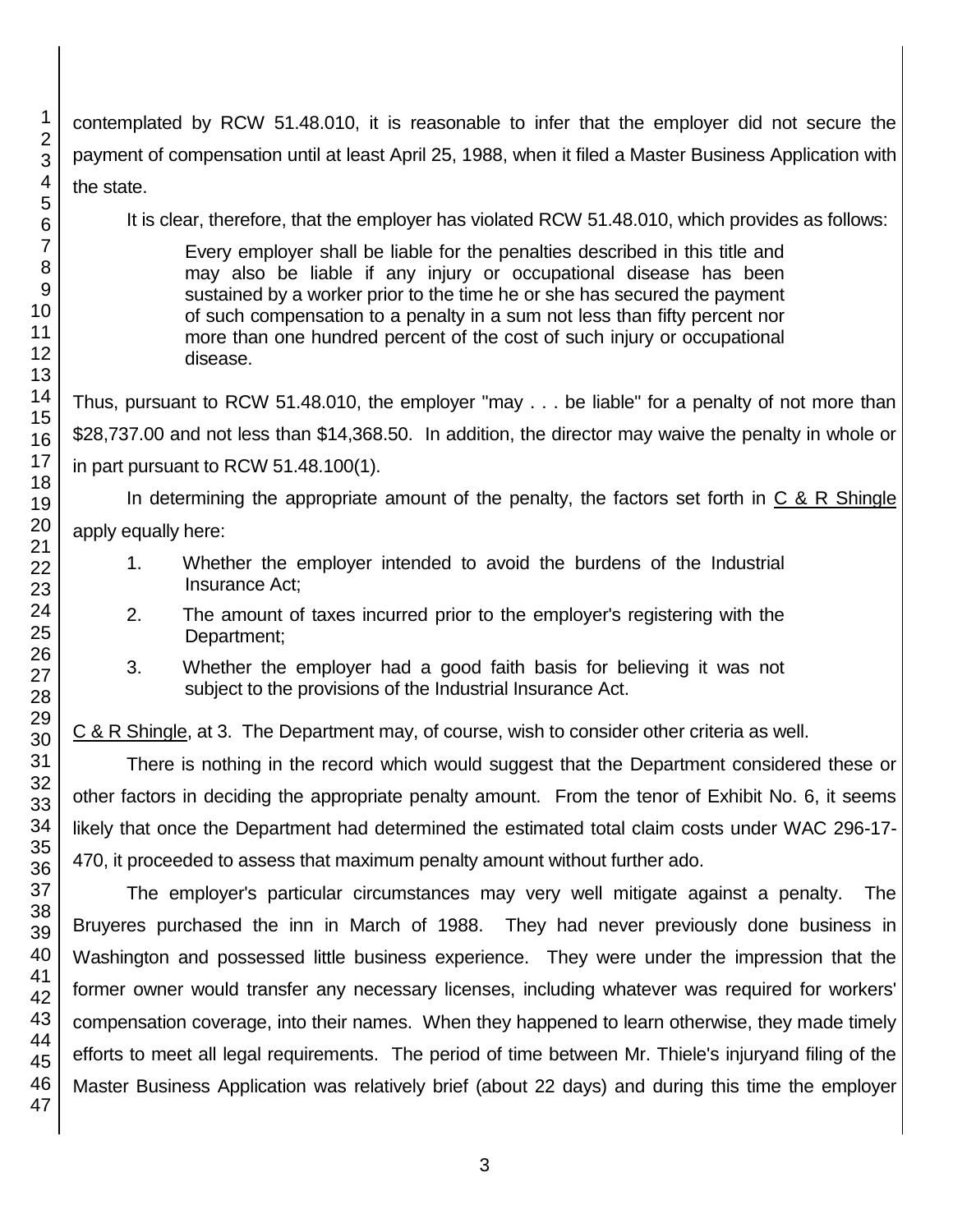was actively trying to meet all legal requirements. Upon receiving Department communications requesting premium payments, the employer promptly fulfilled its responsibilities of reporting and paying premiums for the brief period during which the business as in operation, March 1988 through May 1988. The premiums actually owed amounted to the rather minimal sum of \$52.73. Finally, the Bruyeres encouraged the injured worker to seek workers' compensation, suggesting that they had no intention of avoiding the burdens of the Industrial Insurance Act.

In any event, the Department does not appear to have considered any of the factors necessary to properly evaluate the appropriate amount of the penalty under the range allowed in RCW 51.48.010. The matter should therefore be remanded to give the Department the opportunity to do so. On remand, the Department can also take the opportunity to determine whether a penalty waiver, pursuant to RCW 51.48.100(1), is indicated, in whole or in part.

## **FINDINGS OF FACT**

- 1. On December 13, 1988, the Department of Labor and Industries issued Notice and Order of Assessment of Industrial Insurance Penalties No. 20060179 to Steven and Susan Bruyere, DBA Twin Rivers Inn, alleging that an industrial insurance penalty was owed due to an accident resulting in injuries to an employee prior to the employer securing payment of compensation. Pursuant to RCW 51.48.010, a penalty was assessed at 100% of cost and/or pension reserves established for the accident occurring on April 3, 1988 in the sum of \$28,737.00. On January 9, 1989 the employer filed a protest and request for reconsideration of the December 13, 1988 order. On January 25, 1989 the Department issued an order affirming the December 13, 1988 order. The employer filed a notice of appeal on February 24, 1989. The Board of Industrial Insurance Appeals entered an order on March 9, 1989 granting the appeal, assigning Docket No. 89 0684 and directing that further proceedings be held.
- 2. On March 1, 1988 Steven and Susan Bruyere, by purchase, became the owners and sole proprietors of Twin Rivers Inn, an existing business operation within Washington state.
- 3. On April 3, 1988 Craig Thiele suffered an injury in the course of his employment with Twin Rivers Inn. Craig Thiele filed a claim for industrial insurance benefits as a result of this injury. The claim was allowed by the **Department**
- 4. On April 25, 1988, Steven and Susan Bruyere, DBA Twin Rivers Inn, filed a Master Business Application at the Washington Department of Licensing. That application included requests for Class A, C, E, and F liquor licenses, tax registration, cigarette retailer license, trade name registration, and industrial insurance coverage for employees. The application indicated that Twin Rivers Inn would employ one individual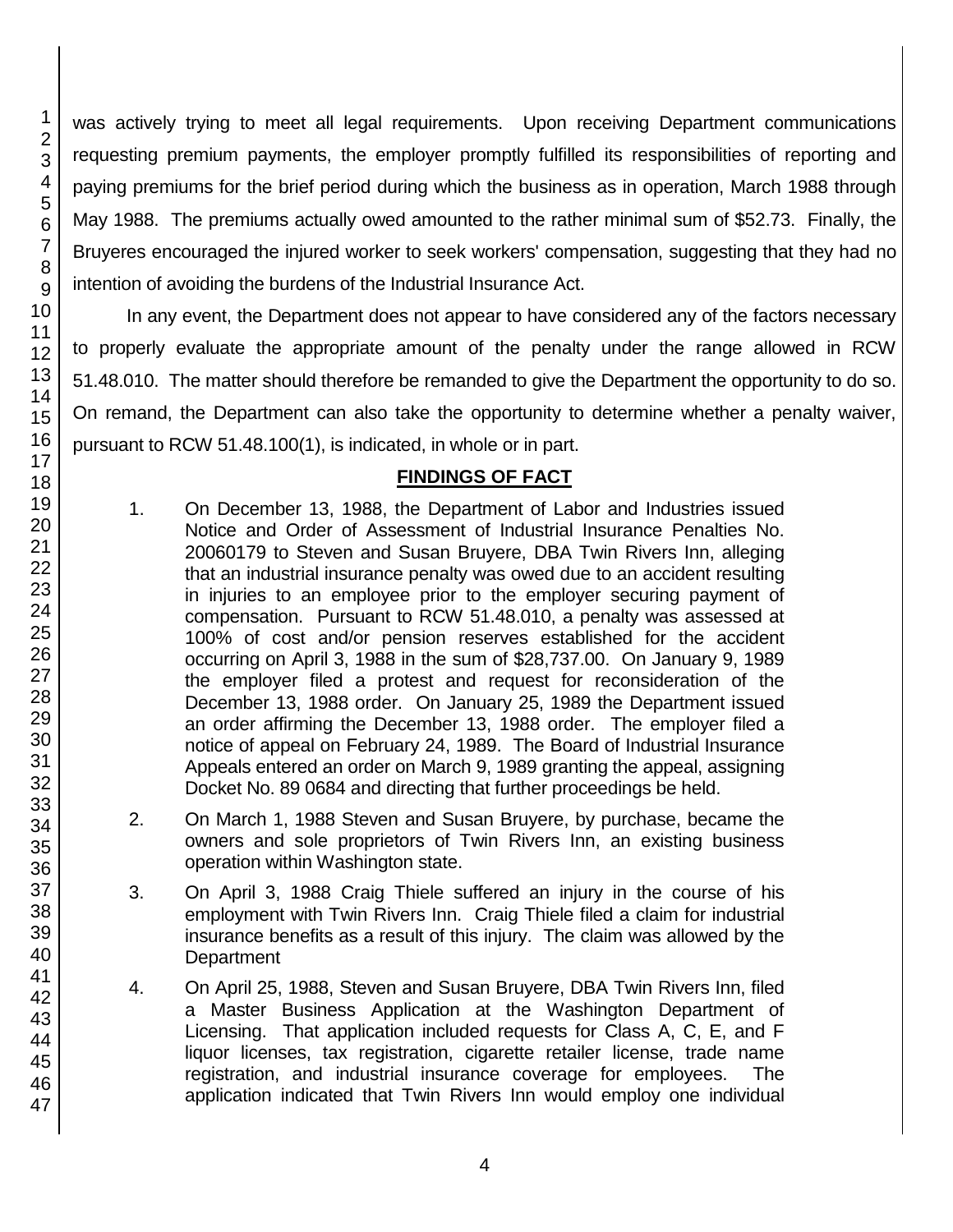subject to industrial insurance coverage and that that individual would not begin working before May 1, 1988.

- 5. On May 20, 1988 the Department mailed a "Certificate of Coverage" to Twin Rivers Inn which was dated March 1, 1988.
- 6. As of November 28, 1988, the actual amount of benefits paid to and on behalf of Craig Thiele as a result of his April 3, 1988 industrial injury at Twin Rivers Inn was \$22,278.05. His claim remained open and no award for permanent partial disability had yet been determined.
- 7. In December 1988 the Department established a cost and/or pension reserve fund for Craig Thiele's industrial injury in the amount of \$28,737.00.
- 8. The Department assessed \$28,737.00 in penalties pursuant to RCW 51.48.010 because Mr. Thiele sustained an injury prior to the employer securing payment of compensation. This amount was assessed without consideration of the facts and circumstances particular to the violation.

## **CONCLUSIONS OF LAW**

- 1. The Board of Industrial Insurance Appeals has jurisdiction over the parties and subject matter to this appeal.
- 2. Craig Thiele suffered an injury on April 3, 1988 during the course of his employment with Twin Rivers Inn. On that date Twin Rivers Inn was an employer and Craig Thiele was an employee or worker as those terms are defined by the Industrial Insurance Act.
- 3. On April 3, 1988 Twin Rivers Inn had not secured payment of industrial insurance compensation for its workers as is contemplated by RCW 51.48.010. RCW 51.48.010 permits the assessment of a penalty ranging from not less than fifty percent nor more than one hundred percent of the cost of the injury. In determining the amount of the penalty, the Department should have considered the facts of this particular case, including but not limited to the following factors: (1) whether the employer intended to avoid the burdens of the Industrial Insurance Act; (2) the amount of the taxes incurred prior to the employer's registering with the Department; and (3) whether the employer had a good faith basis for believing that it was not subject to the provisions of the Industrial Insurance Act at the time of the injury.
- 4. The order issued by the Department on January 25, 1989, affirming a Notice and Order of Assessment No. 20060179 issued by the Department on December 13, 1988, which assessed a penalty of \$28,737.00 (100% of the cost established for the injury) as a result of an injury to an employee which occurred before the employer had secured payment of compensation is incorrect and is reversed. This matter is remanded to the Department with direction to evaluate the facts of this particular case, in